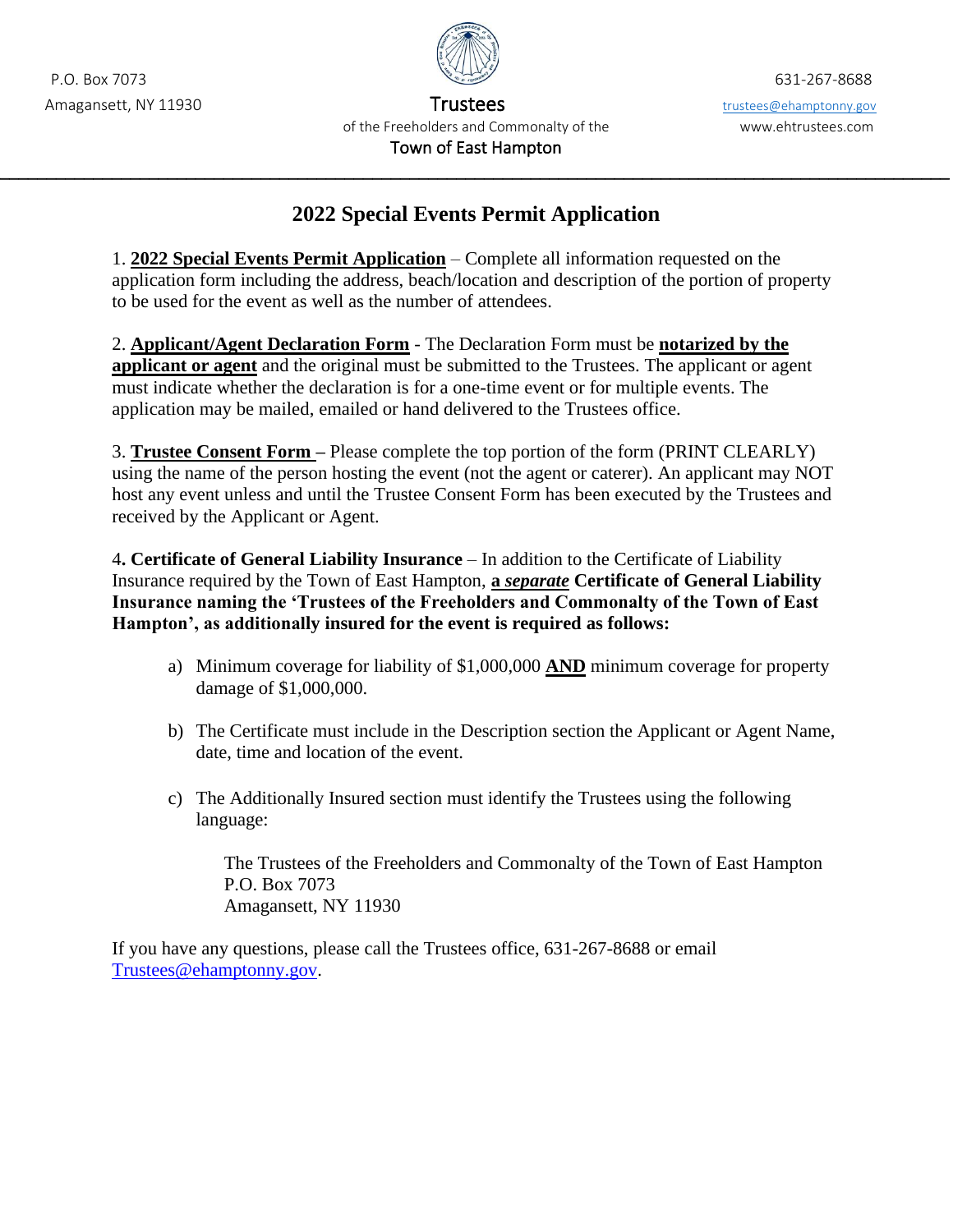

Amagansett, NY 11930 Trustees trustees trustees trustees trustees trustees openamptonny.gov of the Freeholders and Commonalty of the www.ehtrustees.com Town of East Hampton

## **2022 Trustee Policies for Special Events/Mass Gatherings**

 $\mathcal{L}_\text{max} = \mathcal{L}_\text{max} = \mathcal{L}_\text{max} = \mathcal{L}_\text{max} = \mathcal{L}_\text{max} = \mathcal{L}_\text{max} = \mathcal{L}_\text{max} = \mathcal{L}_\text{max} = \mathcal{L}_\text{max} = \mathcal{L}_\text{max} = \mathcal{L}_\text{max} = \mathcal{L}_\text{max} = \mathcal{L}_\text{max} = \mathcal{L}_\text{max} = \mathcal{L}_\text{max} = \mathcal{L}_\text{max} = \mathcal{L}_\text{max} = \mathcal{L}_\text{max} = \mathcal{$ 

**The Applicant and Agent, along with guests, invitees, caterer(s) and any other event employees, shall abide by the following Trustee policies:** 

- **1)** Trustee consent does NOT imply to the Permittee the exclusive use of the beach. At no time shall the event prohibit public's access to or along any portion of the beach or prohibit any access to municipal authorities, emergency personnel or first responders.
- **2)** The Permittee shall remove all personal property, garbage, refuse and debris immediately upon completion of the event. All garbage and debris shall be disposed of appropriately by the Permittee. \*Permitee shall not dispose of these items at any Town or Village beach parking lot receptacles.
- **3)** No balloons shall be utilized for the event as they pose a health hazard to marine species and are detrimental to the environment.
- **4)** No Music, bonfires or lighting shall be permitted unless it meets the requirements set forth in the appropriate East Hampton Town or Village Code.
- **5)** No structures, i.e. fences, dance floors, tents, etc., shall be placed on the beach.
- **6)** No event location shall disturb the Piping Plover habitat or nests. If it is unclear whether your chosen location may be detrimental to the Piping Plover population, the Permitee should consult with the Town of East Hampton ensure the event will not cause harm or disturb nest sites.
- **7)** All aspects of the event must be carried out in accordance with the rules and regulations for the Town of East Hampton Special Event Permit and/or Filming/Still Photography Permit.
- **8)** Any violation of East Hampton Town Code may, at the Trustee's discretion, be grounds for removal of the Applicant and/or Agent from consideration of future event permits.
- **9)** If the Trustees receive any complaints regarding a Trustee Filming/Still Photography Permit; the agent or film company will notified and filming shall immediately cease until the matter is resolved.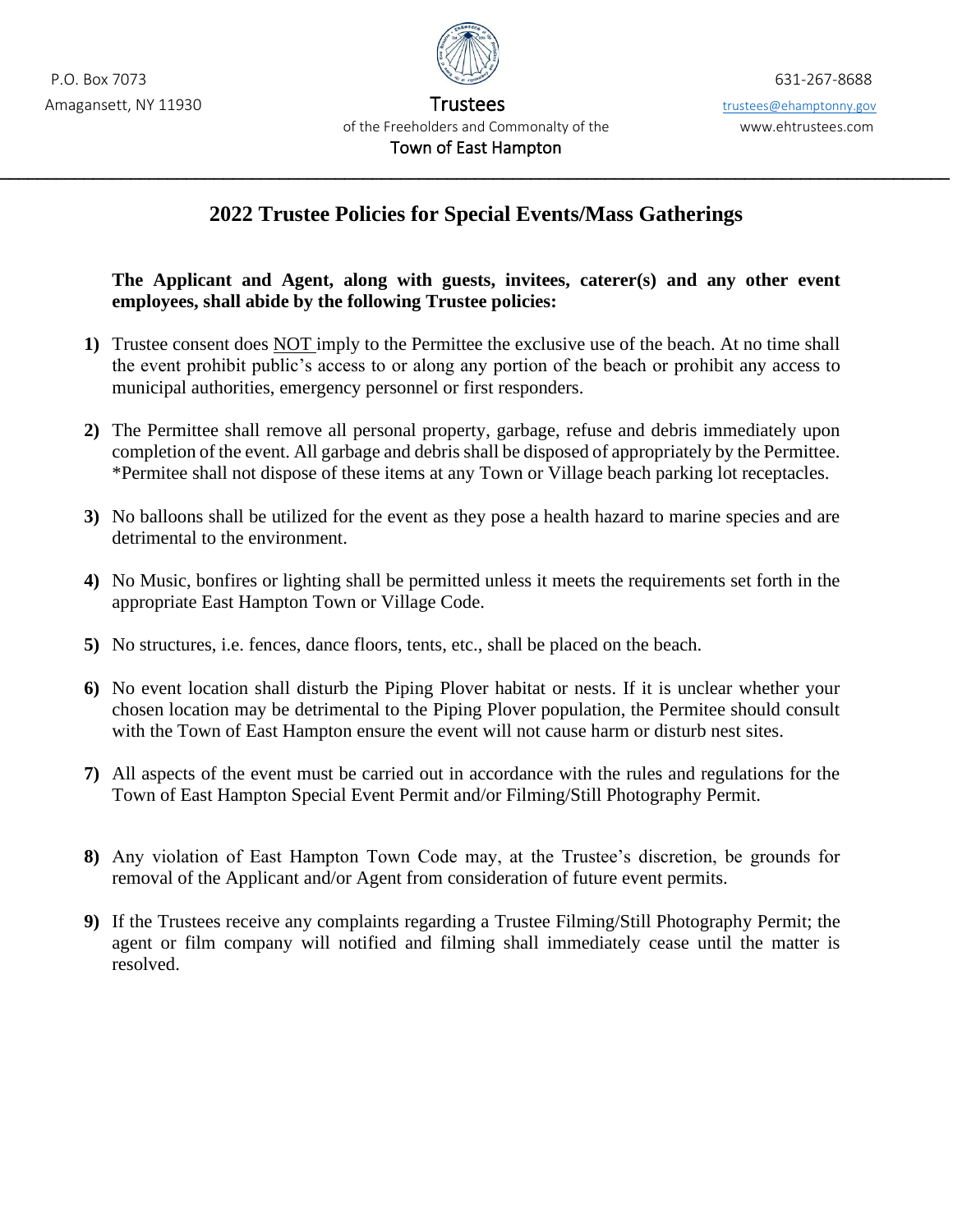P.O. Box 7073 631-267-8688

Amagansett, NY 11930 and the Control of Trustees trustees trustees of trustees of trustees of trustees of the trustees of the Trustees of the Trustees of the trustees of the trustees of the trustees of the trustees of the of the Freeholders and Commonalty of the www.ehtrustees.com Town of East Hampton

 $\mathcal{L}_\text{max} = \mathcal{L}_\text{max} = \mathcal{L}_\text{max} = \mathcal{L}_\text{max} = \mathcal{L}_\text{max} = \mathcal{L}_\text{max} = \mathcal{L}_\text{max} = \mathcal{L}_\text{max} = \mathcal{L}_\text{max} = \mathcal{L}_\text{max} = \mathcal{L}_\text{max} = \mathcal{L}_\text{max} = \mathcal{L}_\text{max} = \mathcal{L}_\text{max} = \mathcal{L}_\text{max} = \mathcal{L}_\text{max} = \mathcal{L}_\text{max} = \mathcal{L}_\text{max} = \mathcal{$ 

| <b>Applicant Information:</b>                |                                                                                                                                                                                                                                                                                                                                                                                                                |
|----------------------------------------------|----------------------------------------------------------------------------------------------------------------------------------------------------------------------------------------------------------------------------------------------------------------------------------------------------------------------------------------------------------------------------------------------------------------|
|                                              |                                                                                                                                                                                                                                                                                                                                                                                                                |
|                                              |                                                                                                                                                                                                                                                                                                                                                                                                                |
|                                              | Applicant Local Address: ________________________________City/State/Zip: ___________________________                                                                                                                                                                                                                                                                                                           |
|                                              |                                                                                                                                                                                                                                                                                                                                                                                                                |
| <b>Agent Information:</b>                    |                                                                                                                                                                                                                                                                                                                                                                                                                |
|                                              |                                                                                                                                                                                                                                                                                                                                                                                                                |
|                                              |                                                                                                                                                                                                                                                                                                                                                                                                                |
|                                              |                                                                                                                                                                                                                                                                                                                                                                                                                |
|                                              | Type of Gathering: ____________________________(i.e. clambake, wedding, birthday party)                                                                                                                                                                                                                                                                                                                        |
| <b>Brief Description of the Event:</b>       |                                                                                                                                                                                                                                                                                                                                                                                                                |
|                                              |                                                                                                                                                                                                                                                                                                                                                                                                                |
|                                              |                                                                                                                                                                                                                                                                                                                                                                                                                |
|                                              |                                                                                                                                                                                                                                                                                                                                                                                                                |
|                                              |                                                                                                                                                                                                                                                                                                                                                                                                                |
|                                              |                                                                                                                                                                                                                                                                                                                                                                                                                |
|                                              |                                                                                                                                                                                                                                                                                                                                                                                                                |
| the East Hampton Town Trustees, known as     |                                                                                                                                                                                                                                                                                                                                                                                                                |
|                                              | Applicant is requesting permission to utilize the public property, under the jurisdiction of                                                                                                                                                                                                                                                                                                                   |
| Location Name (i.e., beach name, access etc) | $\frac{1}{\text{name. } \text{access etc}}$ ON $\frac{1}{\text{base}}$                                                                                                                                                                                                                                                                                                                                         |
|                                              | between the hours of $\frac{1}{\sqrt{1-\frac{1}{\sqrt{1-\frac{1}{\sqrt{1-\frac{1}{\sqrt{1-\frac{1}{\sqrt{1-\frac{1}{\sqrt{1-\frac{1}{\sqrt{1-\frac{1}{\sqrt{1-\frac{1}{\sqrt{1-\frac{1}{\sqrt{1-\frac{1}{\sqrt{1-\frac{1}{\sqrt{1-\frac{1}{\sqrt{1-\frac{1}{\sqrt{1-\frac{1}{\sqrt{1-\frac{1}{\sqrt{1-\frac{1}{\sqrt{1-\frac{1}{\sqrt{1-\frac{1}{\sqrt{1-\frac{1}{\sqrt{1-\frac{1}{\sqrt{1-\frac{1}{\sqrt{1-\$ |

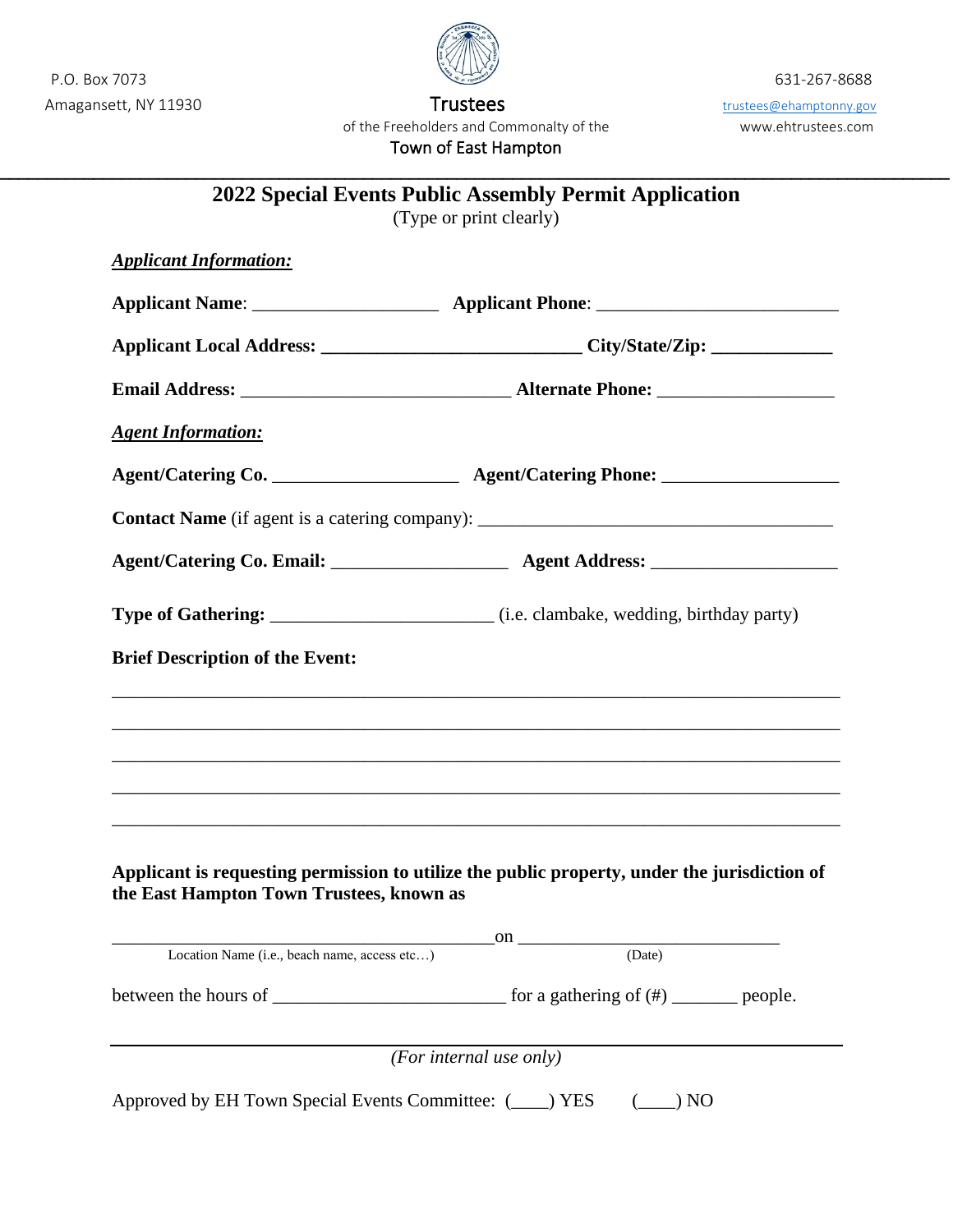

Amagansett, NY 11930 Trustees to the Trustees of the Trustees of the trustees of the trustees of the trustees of the trustees of the trustees of the trustees of the trustees of the trustees of the trustees of the trustees of the Freeholders and Commonalty of the www.ehtrustees.com Town of East Hampton

## $\mathcal{L}_\text{max} = \mathcal{L}_\text{max} = \mathcal{L}_\text{max} = \mathcal{L}_\text{max} = \mathcal{L}_\text{max} = \mathcal{L}_\text{max} = \mathcal{L}_\text{max} = \mathcal{L}_\text{max} = \mathcal{L}_\text{max} = \mathcal{L}_\text{max} = \mathcal{L}_\text{max} = \mathcal{L}_\text{max} = \mathcal{L}_\text{max} = \mathcal{L}_\text{max} = \mathcal{L}_\text{max} = \mathcal{L}_\text{max} = \mathcal{L}_\text{max} = \mathcal{L}_\text{max} = \mathcal{$ **TRUSTEES' CONSENT FORM**

The Trustees of the Freeholders and Commonalty of the Town of East Hampton hereby consent to the East Hampton Town Special Event Permit proposed by: \_\_\_\_\_\_\_\_\_\_\_\_\_\_\_\_\_\_\_\_\_\_\_\_\_\_\_\_\_\_\_\_\_\_\_\_\_\_\_\_\_\_\_\_\_\_\_\_\_\_\_\_\_\_\_\_\_ (Applicant) provided it is conducted in accordance with the application details presented to the Trustees and the Town and in accordance with East Hampton Town or East Hampton Village Code.

The Trustees make no representations regarding the suitability of the property for the proposal or its present or future condition.

This consent is conditioned upon the Trustees' receipt, at least 10 days before the proposed gathering, of a Declaration in which Applicant agrees to indemnify and hold harmless the Trustees, their employees, agents and other persons, from and against all claims, costs, judgments, liens, encumbrances, damages, costs and expenses, including reasonable attorney's fees, which the Trustees may hereafter incur, suffer or be required to pay by reason of the injury to any person or property attributable to the condition of the real property at the location of the event or to any act, omission, negligence, recklessness or wrongdoing (intentional or unintentional) of the Applicant, its agents, employees, subcontractors, guest or other person or persons present at the event.

This consent is also conditioned upon the Trustees' receipt of a Certificate of General Liability Insurance, *at least 10 days before the proposed event*, setting forth the purpose of the event, the date and times thereof, with minimum coverage for liability of \$1,000,000 and minimum coverage for property damage of \$1,000,000, and under which The Trustees are named as The Trustees of the Freeholders and Commonalty of the Town of East Hampton, P.O. Box 7073, Amagansett, NY 11930, is named as an insured.

If the Declaration and Certificate of Insurance have not been received by the Trustees at least (3) Three days before the proposed event, this Consent is automatically revoked without any further action on the part of the Trustees.

Dated:

## TRUSTEES OF THE FREEHOLDERS AND COMMONALTY OF THE TOWN OF EAST HAMPTON

By: \_\_\_\_\_\_\_\_\_\_\_\_\_\_\_\_\_\_\_\_\_\_\_\_\_\_\_\_\_\_\_\_\_\_\_\_\_\_\_\_\_\_\_\_\_\_ Trustee **APPLICANT/AGENT DECLARATION FOR**